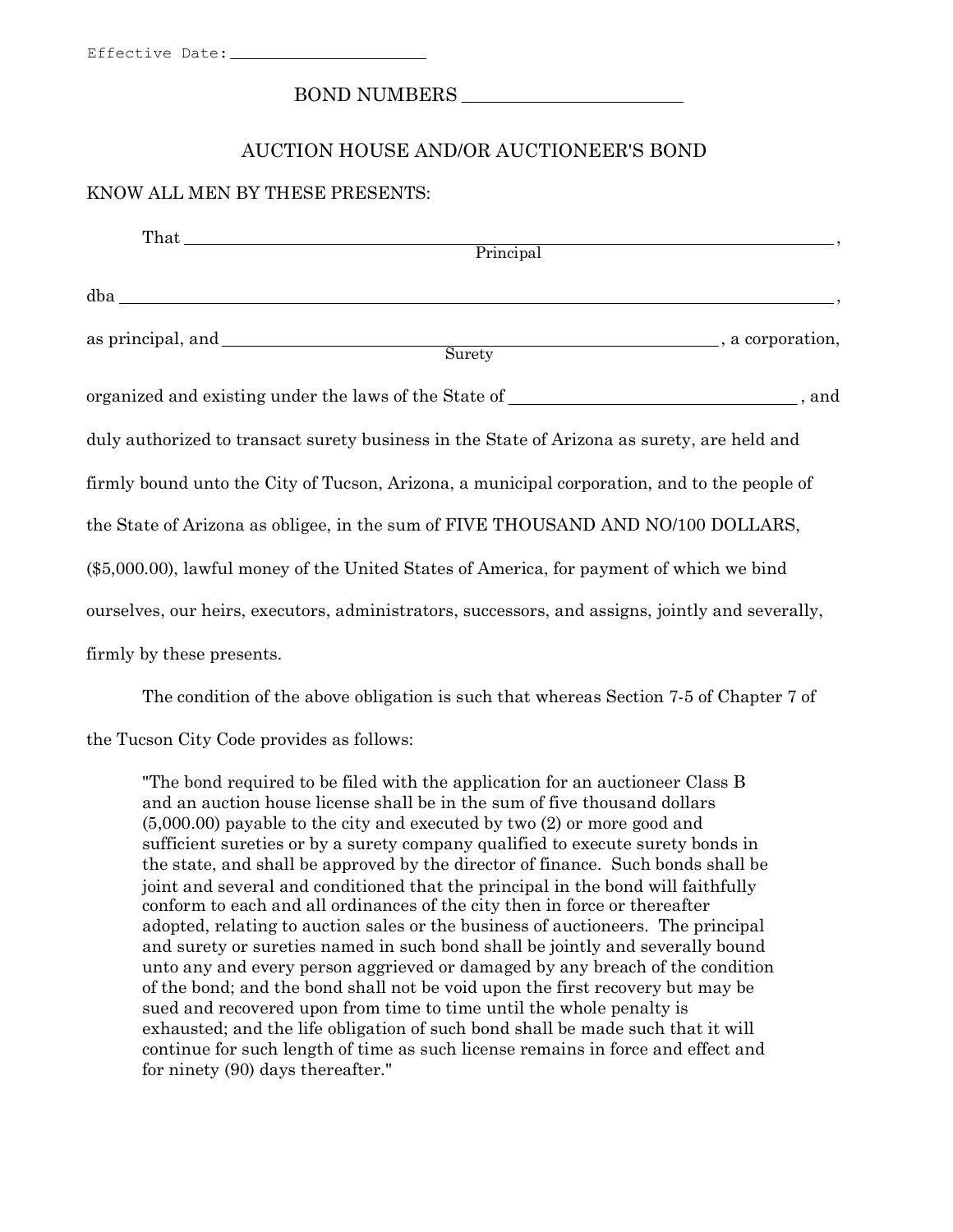### AUCTION HOUSE AND/OR AUCTIONEER'S BOND

NOW THEREFORE, if the said Principal, his or its agents, servants or employees, shall well and truly comply with the provisions of all the ordinances of the City of Tucson and the laws of the State of Arizona, and all the rules and regulations adopted by the Mayor and Council of the City of Tucson regulating persons, firms or corporations engaging in the business of an Auction House and/or Auctioneer, then the above obligation to be null and void, otherwise to remain in full force and effect.

It is provided that this bond be continuous in form. It is further provided that the Surety may cancel this bond and be relieved of any further liability thereunder by giving one hundred twenty (120) days notice in writing of its desire to do so to the City of Tucson, Arizona.

IN WITNESS WHEREOF, the seal and the signature of said Principal and the Corporate seal and the name of the said Surety is hereto affixed this \_\_\_\_\_\_\_\_\_\_\_\_\_ day of

, where  $\mathbf{r}$ 

Copy of Power of Attorney must be attached.